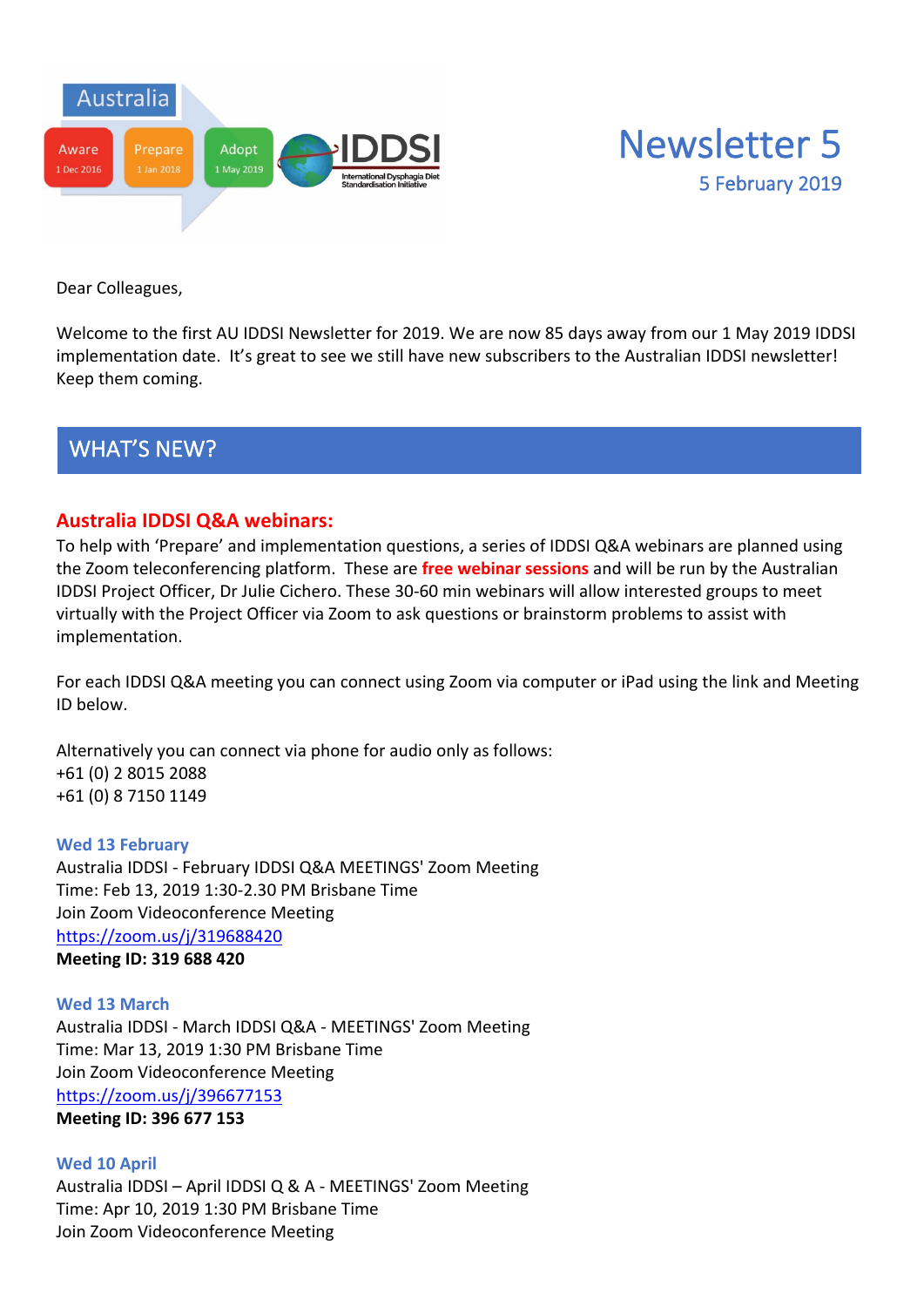## **New RESOURCES**

**IDDSI International released consumer handouts**for each IDDSI level were released on 31 January 2019. These handouts were developed for adults with dysphagia and families of children and babies with dysphagia as well as other care providers.

Each IDDSI level of food (Levels 3-7) and drinks (Levels 0-4) is presented in an easy to read format with separate handouts for adults and care providers of babies/children. The recommended testing methods are clearly shown in visual graphic format.

The consumer handouts are available on the resources page of the IDDSI website.

IDDSI have also included resources such as:

- Examples of foods that may be appropriate for a particular IDDSI Level
- Example lists of **foods to avoid**.
- A handout on Transitional foods
- An FAQ on when to transition from baby/child size to adult food sizes
- A handout explaining IDDSI and how it can help improve safety.

### **SURVEY RESULTS snapshot- Where are you up to with IDDSI and how can we help?**

Many thanks to those people who have completed the *Australian IDDSI implementation Survey 2*. Most respondents have come from Victoria, Queensland, New South Wales and Western Australia with responses also recorded from Tasmania, ACT and South Australia. Responses came through from a wide variety of work settings covering hospitals, community, disability services, aged care, schools, adult and paediatric services. More than 50% of respondents are in the 'Prepare' stage, about 30% are in the 'Aware' Stage and more than 7% have adopted. Importantly, all respondents had heard of IDDSI!! Thank you for the webinar and other resource suggestions provided.

The Australian IDDSI Steering committee is working on:

- Two key posters around (a) the colour changes for thick drinks and (b) 'no bread' on a Level 6 Soft + Bite-sized
- Australian specific IDDSI education PowerPoint /video

# **2018 Australian Webinars now available on the IDDSI website Are you catching up on IDDSI in Australia?**

All 2018 Australian webinars are available for viewing **free of charge** on the IDDSI Resources page under the *Videos* and also the *Webinar recordings* tab. Webinar content is relevant to all stakeholders (Clinicians, Food service, Catering, Industry, Suppliers, Government, NGOs, Professional Associations, Individuals with dysphagia, Carers)

**Recorded Webinars now available** These recorded webinars are available **free of charge** on the IDDSI Resources page under the *Videos* and also the *Webinar recordings* tab.